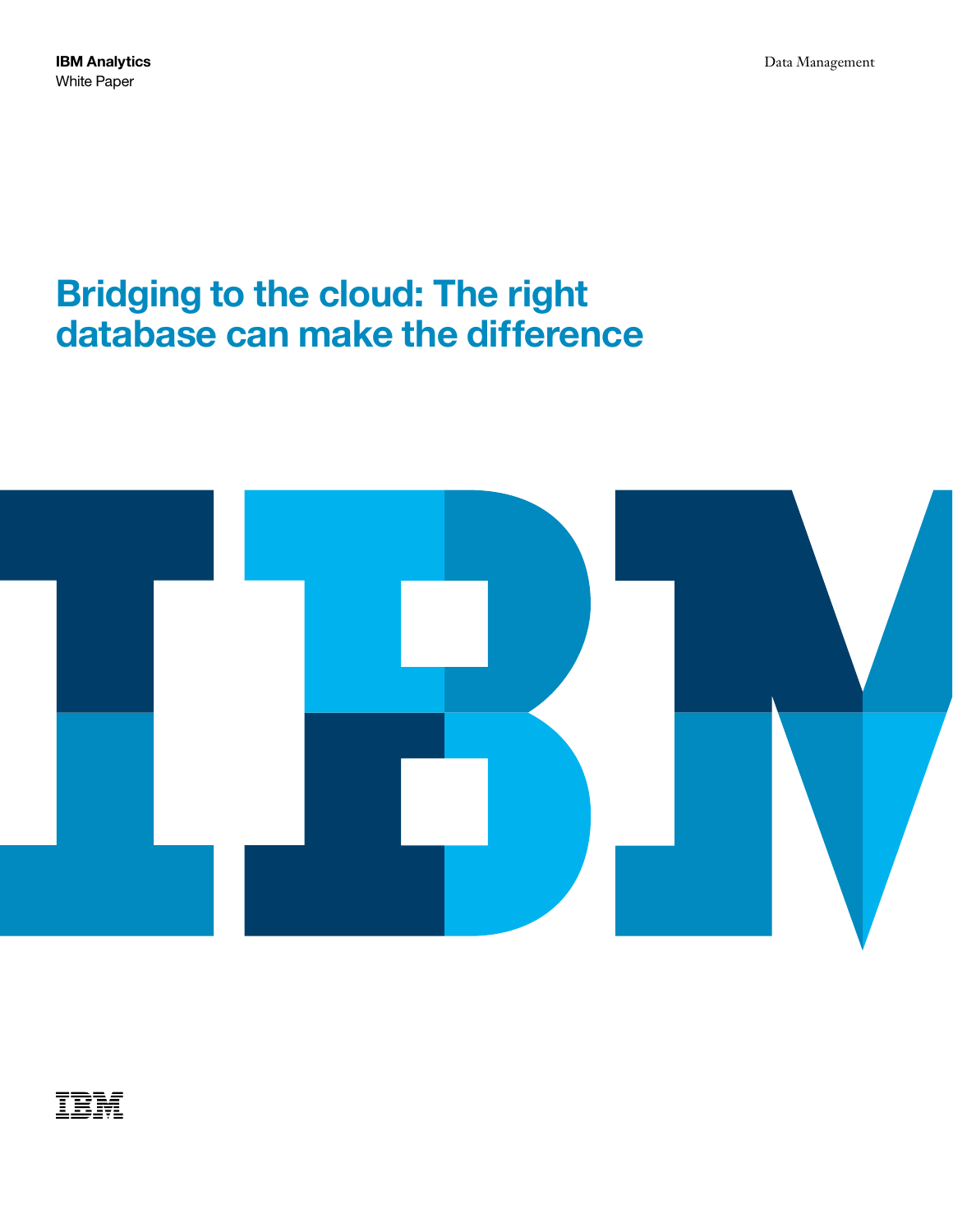### **Contents**

- **3** Database requirements for moving to the cloud
- **4** How IBM Db2 acts as your bridge to the cloud
- **5** Why IBM Db2 makes a difference
- **5** For more information

For increasing numbers of organizations, the new reality for development, deployment and delivery of applications and services is hybrid cloud. Few, if any, organizations are going to move all their strategic workloads to the cloud, but virtually every enterprise is embracing cloud for a wide variety of requirements.

In fact, hybrid cloud is the new normal for IT. IDC says more than 80 percent of enterprise IT organizations will commit to hybrid cloud by 2017, $\frac{1}{2}$  and 70 percent of IT decision-makers say they will always have a mix of traditional IT and cloud architectures.<sup>2</sup> With important applications and workloads deployed across both on-premises and hybrid, public and private cloud environments, business and IT stakeholders must be able to access data with equal efficiency, reliability and speed—regardless of physical location, infrastructure type or time frame.

To accelerate innovation, improve the IT delivery economic model and reduce risk, organizations need to combine data and experience in a cognitive model that yields deeper and more meaningful insights for smarter decisionmaking. Whether the user needs a data set maintained in house for customer analytics or access to a cloud-based data store for assessing marketing program results—or any other business need—a high-performance, highly available, mixed-load database platform is required. The platform must enable fast data access in a security-rich, highly available and scalable manner, regardless of whether the data resides in a data center, departmental virtual server or on any type of cloud infrastructure.

This paper outlines what readers should consider when making a strategic commitment to a database platform that will act as a bridge from legacy environments to the cloud.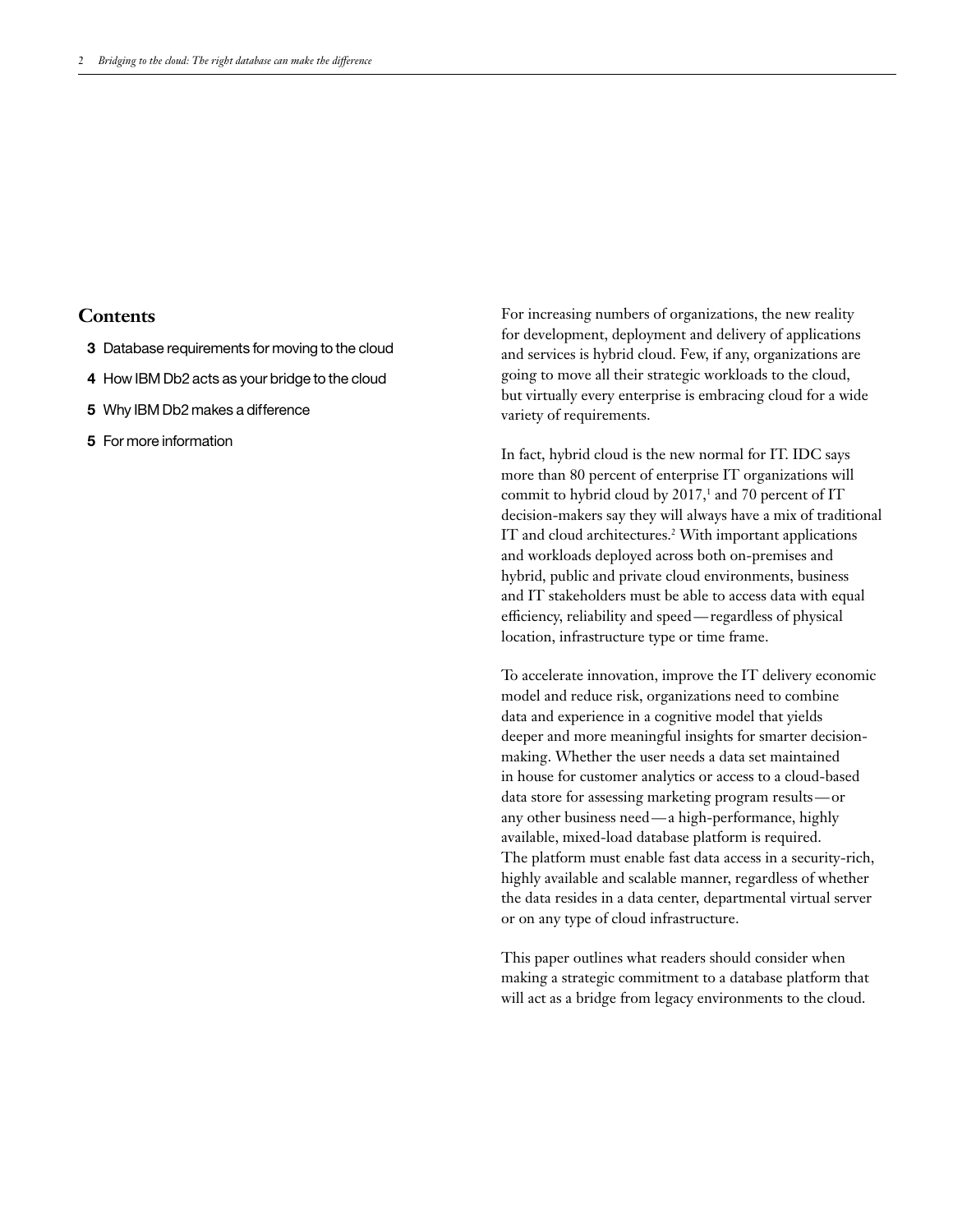## Database requirements for moving to the cloud

As enterprises accelerate the migration of workloads to the cloud, key requirements have emerged for a database platform to operate seamlessly in a hybrid cloud environment. These requirements include:

- **• Support for mixed workloads:** Email, productivity suites, archiving and backup have been some of the most popular and logical workload candidates for the cloud. But hybrid cloud environments also now include strategic workloads, such as e-commerce, compliance and enterprise resource planning (ERP), so database platforms must avoid being siloed, which so often afflicts IT architectures.
- **• High performance:** As mission-critical applications migrate to the hybrid cloud, databases must provide the same high performance in the cloud that organizations are used to with traditional on-premises databases.
- **• High availability:** The always-on business often values availability higher than any other factor, because loss of availability translates into loss of revenue, profits, customer satisfaction and user productivity.
- **• Security:** Hybrid cloud environments provide organizations with new advantages—and new challenges—surrounding security, including compliance, e-discovery and multilayer defenses. These challenges are particularly true when you add increased mobility to the mix, so database platforms must be rock-solid in threat detection, prevention and remediation.
- **• Seamless operation across on-premises servers and a variety of cloud architectures:** As today's enterprise becomes more fluid in terms of where data resides, database platforms must ensure the seamless, secure and reliable transmission of and access to data across all architectures, regardless of infrastructure type or location.
- **• Easy management of scale:** As demand spikes and users increase, database platforms must accommodate hyperscalability without putting unnecessary and onerous management burdens on IT staff. Therefore, a common platform that provides scalable and intelligent data management tools across the enterprise, including on-premises, hybrid and cloud environments, is essential. Automation is at the heart of the well-managed database platform.
- **• Support for all data types:** Much has been made of the astronomical growth of unstructured data, but database platforms operating in a hybrid environment must be able to support large quantities of structured legacy data, as well as semi-structured data.

Meeting these requirements is essential, because it provides organizations with the flexibility to enter at any point in the cloud adoption curve, retain existing investments and have their database platforms support assets on premises or on any of a number of different cloud environments.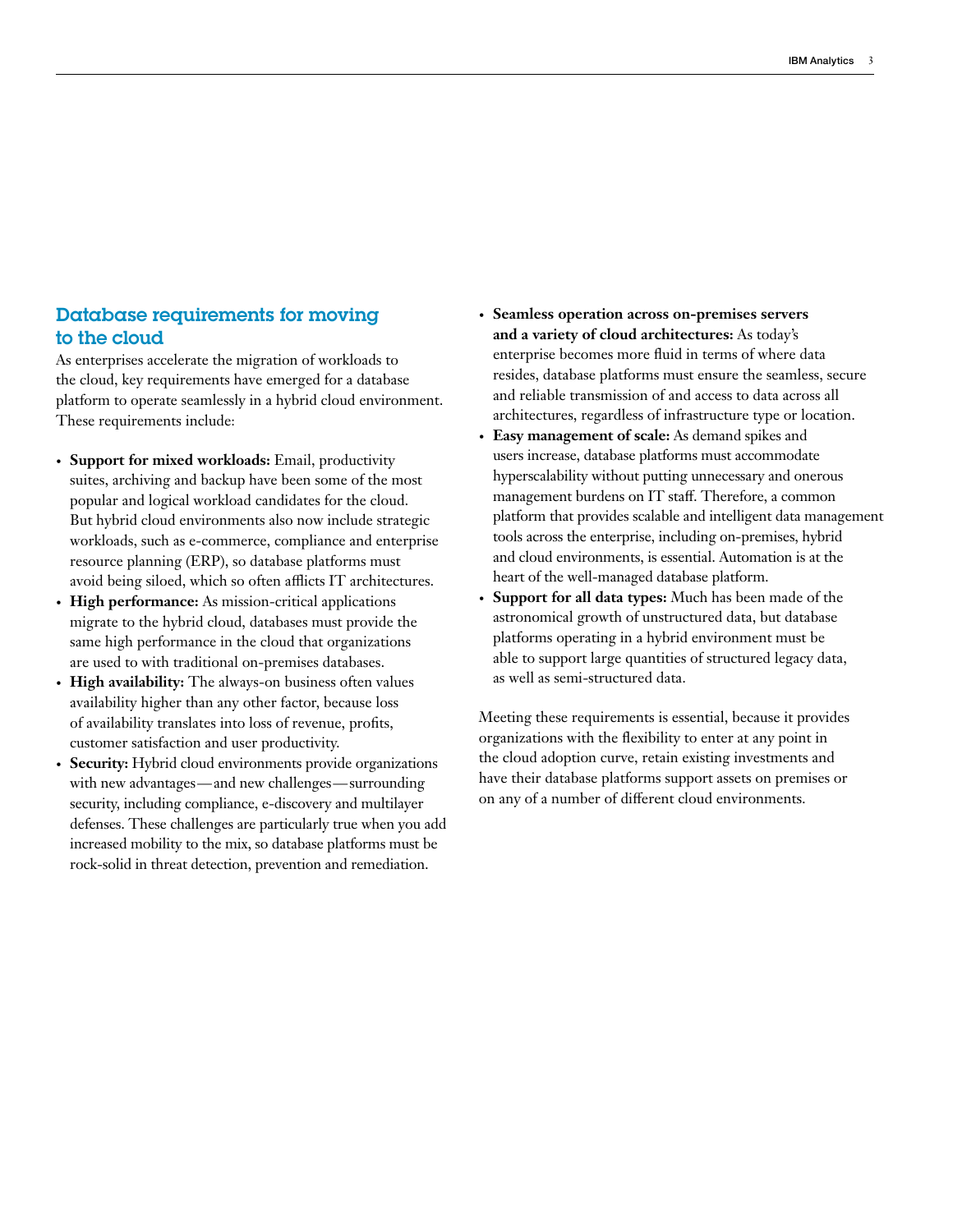## How IBM Db2 acts as your bridge to the cloud

Against these exacting demands of a hybrid cloud environment, organizations need options and flexibility in their database platforms. Specifically, they need several database options. Each should be optimized for different architectural and workload requirements, but with a consistent framework and design to simplify interoperability, always-available access and a smooth transition to the hybrid cloud model.

IBM® Db2® database, which has long been synonymous with high performance, robust data protection and the ability to support large, complex enterprise environments, offers a broad range of database options that simplify the transition to a hybrid cloud. From the always-on business that needs the power and performance of a traditional on-premises database to the hybrid IT organization that's comfortable with managed services and cloud-centric databases, IBM has you covered. IBM provides an ideal mix of database solutions for rich analytics, mixed workloads and flexible service delivery.

IBM Db2 software is an enterprise-class database management system that handles mixed workloads and is consistently upgrading to support more features, higher performance and greater scalability. The latest Db2 release, Version 11, is ideal for performance-intensive workloads, such as data warehousing, analytics, online transaction processing (OLTP) and large data set applications like those used for seismic exploration and financial modeling.

With Version 11, column-organized tables are used in massively parallel processing environments, enabling IBM BLU Acceleration® technology, which delivers in-memory speeds at scale, for use in databases that extend well beyond the petabyte range. For enterprises that are moving to a hybrid cloud architecture and concerned about data protection and availability, Db2 software improves resilience and business continuity by eliminating the need to reinitialize high-availability disaster recovery (HADR) standby databases during upgrades.

IBM also offers more options to enterprises transitioning to a hybrid cloud environment with IBM Db2 Hosted service, which provides the same functionality as on-premises versions of Db2. Db2 Hosted helps ensure compatibility with the core Db2 engine as well as with Oracle SQL environments, making it easier to migrate applications and tools to a hybrid cloud.

IBM provisions and hosts Db2 Hosted in more than 30 IBM data centers around the world. Database administrators control Db2 Hosted in the same way they have always done with on-premises Db2 systems.

Finally, IBM offers IBM Db2 Warehouse on Cloud and IBM Db2 on Cloud, cloud-based managed services optimized for analytics and OLTP workloads respectively. There are multiple service plans available with scalable hardware, including storage, memory and cores, and flexible payment options designed to meet the evolving database requirements of a wide range of workloads across enterprises of all sizes.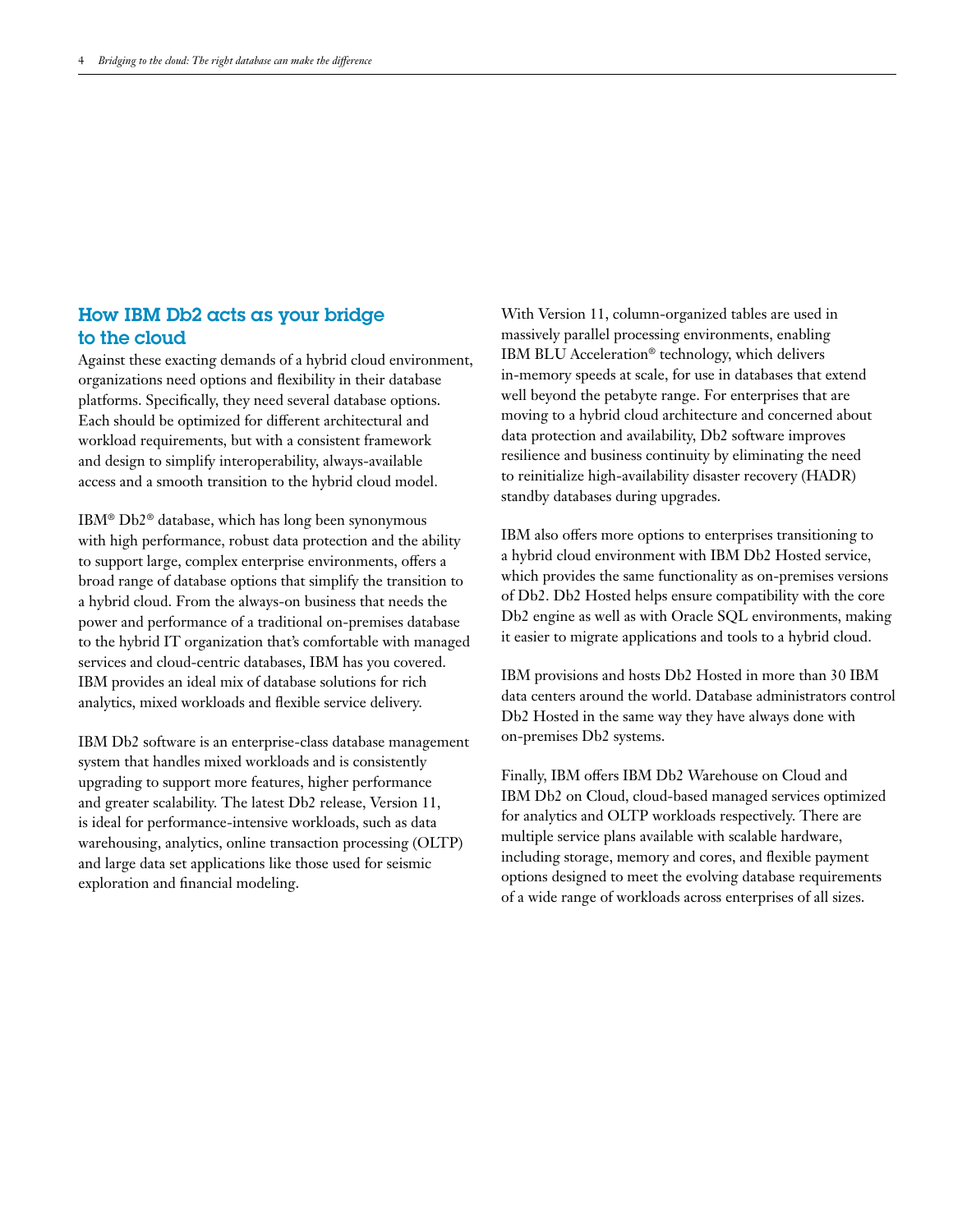#### Why IBM Db2 makes a difference

Moving key workloads to the cloud—without abandoning reliable and familiar on-premises solutions—is no longer the future of computing, but an important reality for IT and business executives alike. Enterprises have embraced the cloud, while still maintaining important investments in on-premises systems. This decision helps increase their flexibility to meet rapidly changing needs, especially in this era of the always-on business.

Doing so requires not just an enterprise-class database, but also a flexible and feature-rich database platform that provides the performance, availability, security, scalability and ease of management that is essential in hybrid environments. Whether it's a production-class on-premises database, a hosted cloud-based database service or a managed service for database functions, organizations demand the same capabilities they've been accustomed to from their relational databases—and more.

The IBM Db2 family provides the breadth and depth of database deployment and service options that fit almost any enterprise-wide cloud migration, growth and long-term cognitive computing strategy. Db2 database software, Db2 Hosted and Db2 on Cloud represent an integrated approach to enterprise databases that helps organizations make their move to the cloud seamless and efficient. The platform's unique ability to promote integration, exchange and interoperability of data across architecture types is a model for databases in the era of the always-on business.

#### For more information

To learn more about how the IBM Db2 platform supports the always-on business journey to the cloud, please visit **[ibm.com](https://www.ibm.com/analytics/us/en/db2/db2-linux-unix-windows/)**/db2/luw.